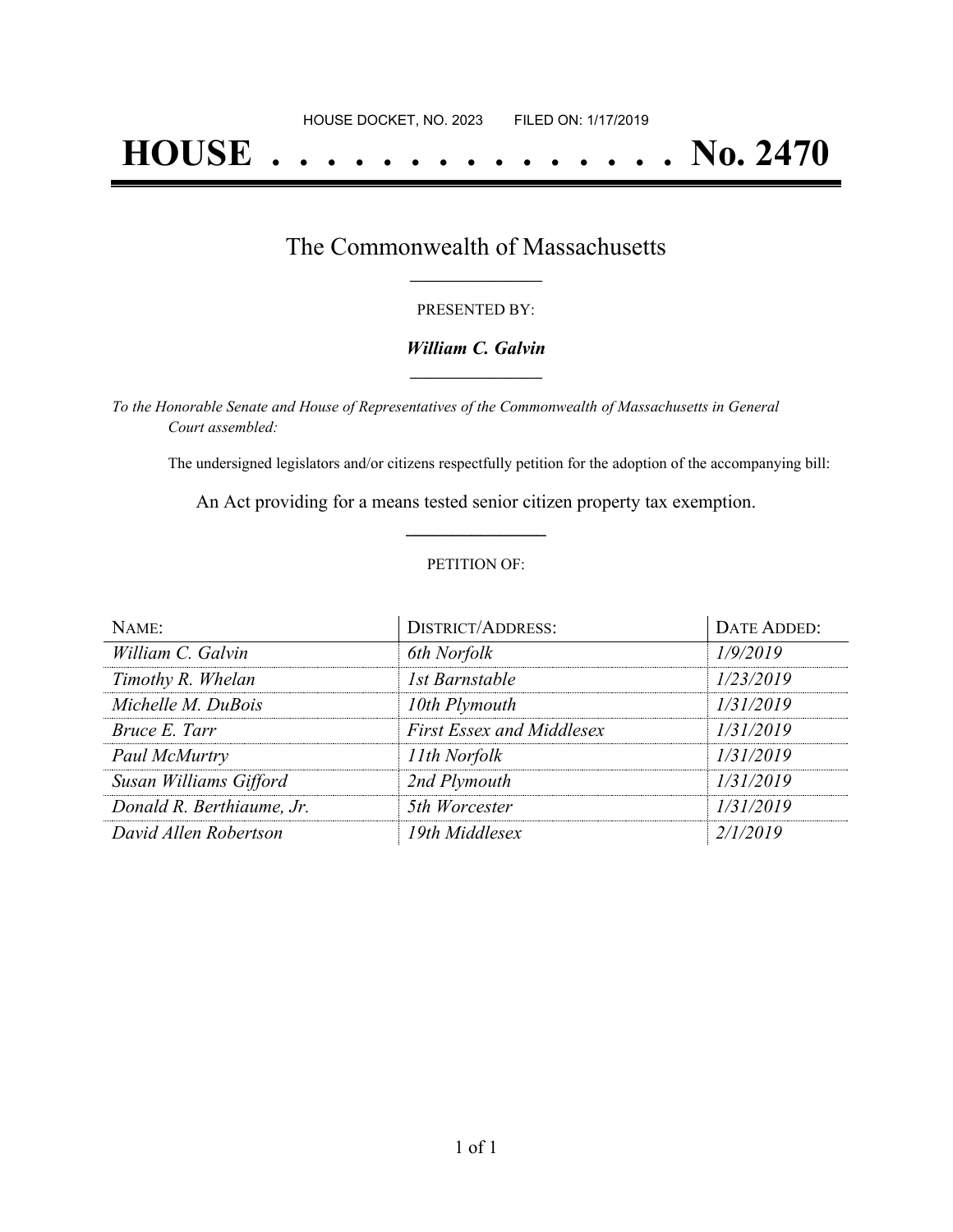## **HOUSE . . . . . . . . . . . . . . . No. 2470**

By Mr. Galvin of Canton, a petition (accompanied by bill, House, No. 2470) of William C. Galvin and others relative to establishing local option means-tested senior property tax exemptions. Revenue.

## The Commonwealth of Massachusetts

**In the One Hundred and Ninety-First General Court (2019-2020) \_\_\_\_\_\_\_\_\_\_\_\_\_\_\_**

**\_\_\_\_\_\_\_\_\_\_\_\_\_\_\_**

An Act providing for a means tested senior citizen property tax exemption.

Be it enacted by the Senate and House of Representatives in General Court assembled, and by the authority *of the same, as follows:*

| SECTION 1. In any city or town which accepts this section. |  |
|------------------------------------------------------------|--|
|------------------------------------------------------------|--|

 SECTION 2.With respect to each qualifying parcel of real property classified as class one, residential in the municipality there shall be an exemption from the property tax in an amount to be set annually by the Select Board or Mayor of the municipality as provided in section 3. The exemption shall be applied to the domicile of the taxpayer only. For the purposes of this act, "parcel" shall be a unit of real property as defined by the board of assessors under the deed for the property and shall include a condominium unit. The exemption provided for herein shall be in addition to any and all other exemptions allowed by the General Laws.

 SECTION 3. The board of assessors may set a policy to deny an application if they find the applicant has excessive assets that place them outside of the intended recipients of the senior exemption created by this act. Real property shall qualify for the exemption under section 1 if all of the following criteria are met: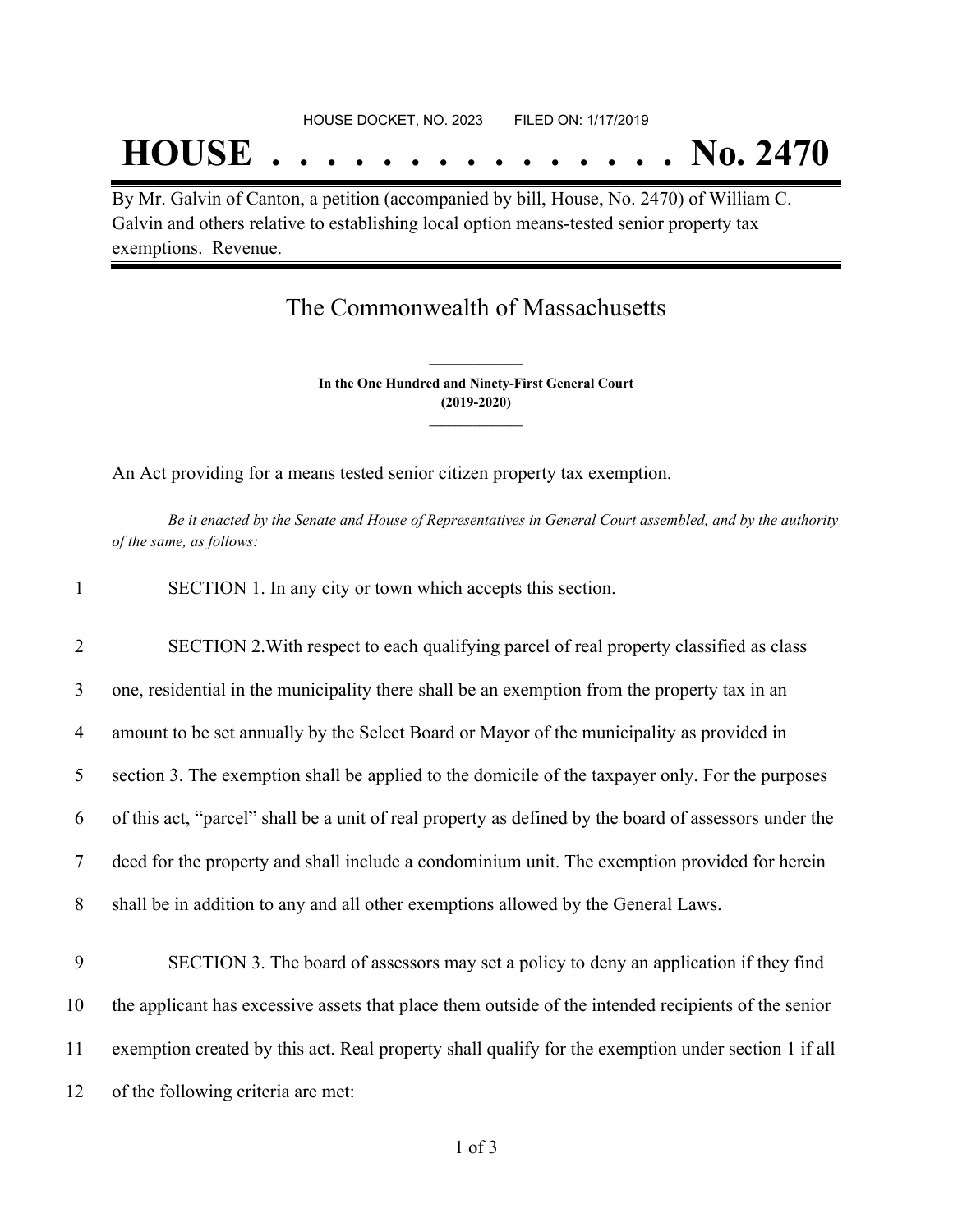(a) The qualifying real property is owned and occupied by a person whose prior year's income would make the person eligible for the circuit breaker income tax credit under section 6(k) of chapter 62 of the General Laws;

 (b) The qualifying real property is owned by a single applicant age 65 or older as of July 1 of the applicable fiscal year or jointly by persons either of whom is age 65 or above as of July 1 of the applicable fiscal year and if the joint applicant is 60 years of age or older;

 (c) The qualifying real property is owned and occupied by the applicant or joint applicants as their domicile;

 (d) The applicant or at least 1 of the joint applicants has been domiciled and owned a home in the Municipality for at least 10 consecutive years before filing an application for the exemption;

 (e) The maximum assessed value of the domicile is no greater than the prior year's maximum assessed value for qualification for the circuit breaker income tax credit under Section 6(k) of chapter 62 of the General Laws as adjusted annually by the Department of Revenue; and

 (f) Property taxes shall not be reduced to less than 11% of the circuit breaker income and by more than 50 per cent by this exemption

(g) The board of assessors has approved the application.

 SECTION 4. The Select Board or Mayor shall annually set the exemption amount provided for in section 1, provided that the amount of the exemption shall be within a range of fifty per cent to two hundred per cent of the amount of the circuit breaker income tax credit under section 6(k) of chapter 62 of the General Laws for which the applicant qualified for in the

of 3